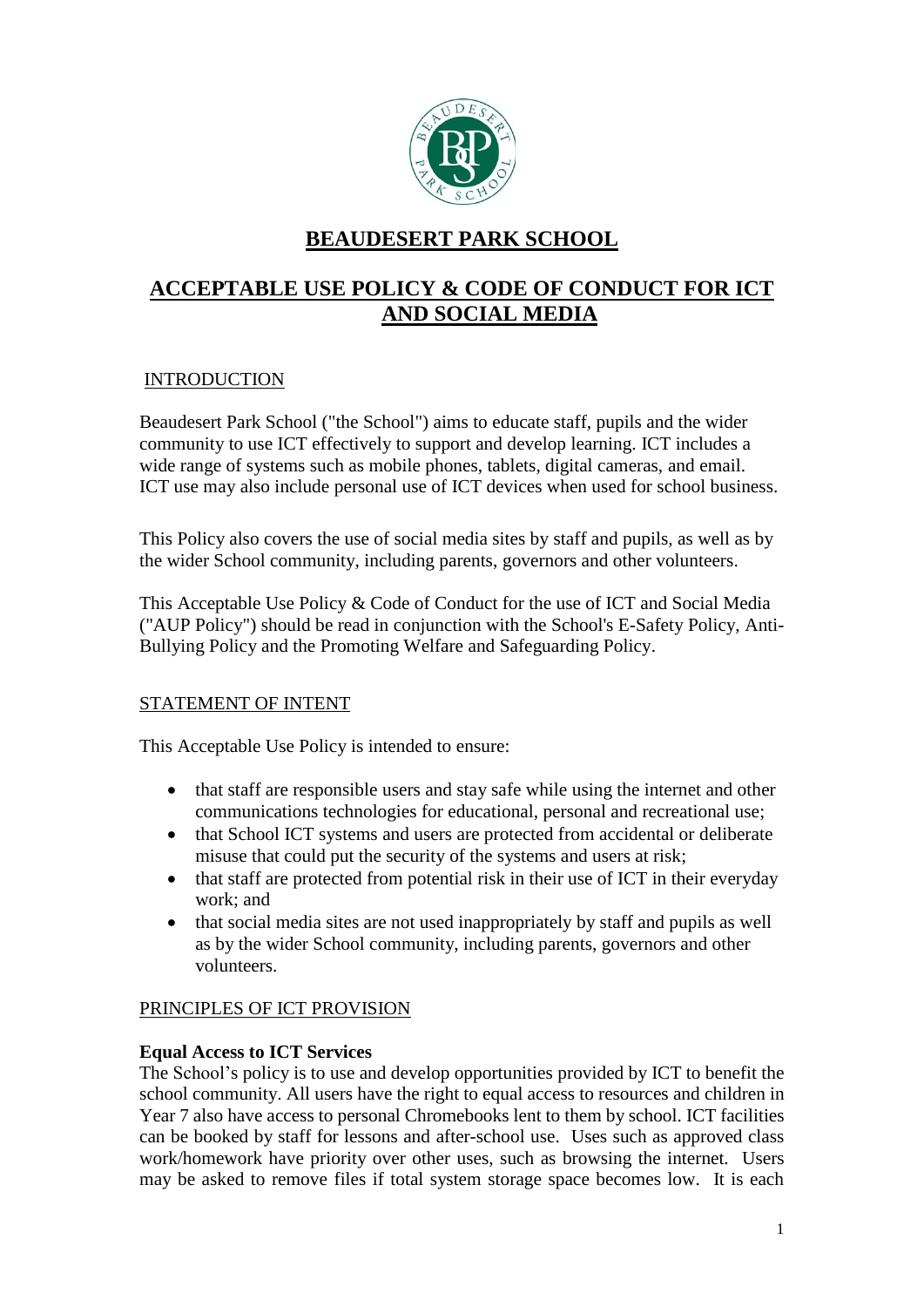individual's responsibility to organise their user area or their Chromebooks and to make private files secure.

The provision of school email accounts, Wi-Fi and internet access is for official school business, administration and education. Staff and pupils should keep their personal, family and social lives separate from their school IT use and limit as far as possible any personal use of these accounts.

All official school business must be conducted on school systems, and it is not permissible to use personal email accounts for school business.

### **The Right to Privacy in Electronic Communication and Work**

Files may be accessed by the IT Support Team as part of normal maintenance. This maintenance may include spot checks to ensure that inappropriate or copyrighted materials are not being kept in private folders. Personal files and e-mails will be accessed if there is a legitimate reason to do so and only with senior level approval and such access is tracked.

Staff, parents and pupils should be aware that school email and internet usage (including through school Wi-Fi) will be monitored for safeguarding, conduct and performance purposes, and both web history and school email accounts may be accessed by the school where necessary for a lawful purpose – including serious conduct or welfare concerns, extremism and the protection of others.

### **Safety from Harassment**

If a person feels harassed or threatened by somebody on the school network or internet, they should bring it to the attention of a member of staff or their line manager immediately. Misuse of the e-mail system can result in an e-mail ban as well as further action being taken.

# **Intellectual Freedom**

Viewpoints will not normally be restricted on the network, however use of unacceptable language or inappropriate content will be identified by our monitoring system and action will be taken.

### RESPONSIBILITIES OF USERS

### **Never share a password with anyone**

Access to the School network requires entry of a Username which is unique to the individual and a password which is chosen by the user. All users have full responsibility for the use of their account, and will be held responsible for any policy violations that are traced to their Username. If the user feels that their password has been compromised or someone else may have access to their password, it is their responsibility to arrange for it to be changed immediately via the IT Support Team or designated teachers. Teachers can change passwords via tools provided by IT Support where appropriate.

Under the Computer Misuse Act 1990 it is illegal to either obtain or use someone else's password to gain access to their user area or e-mail without their permission or knowledge. It is also illegal under this Act to access areas of computers or networks for which you have no authority.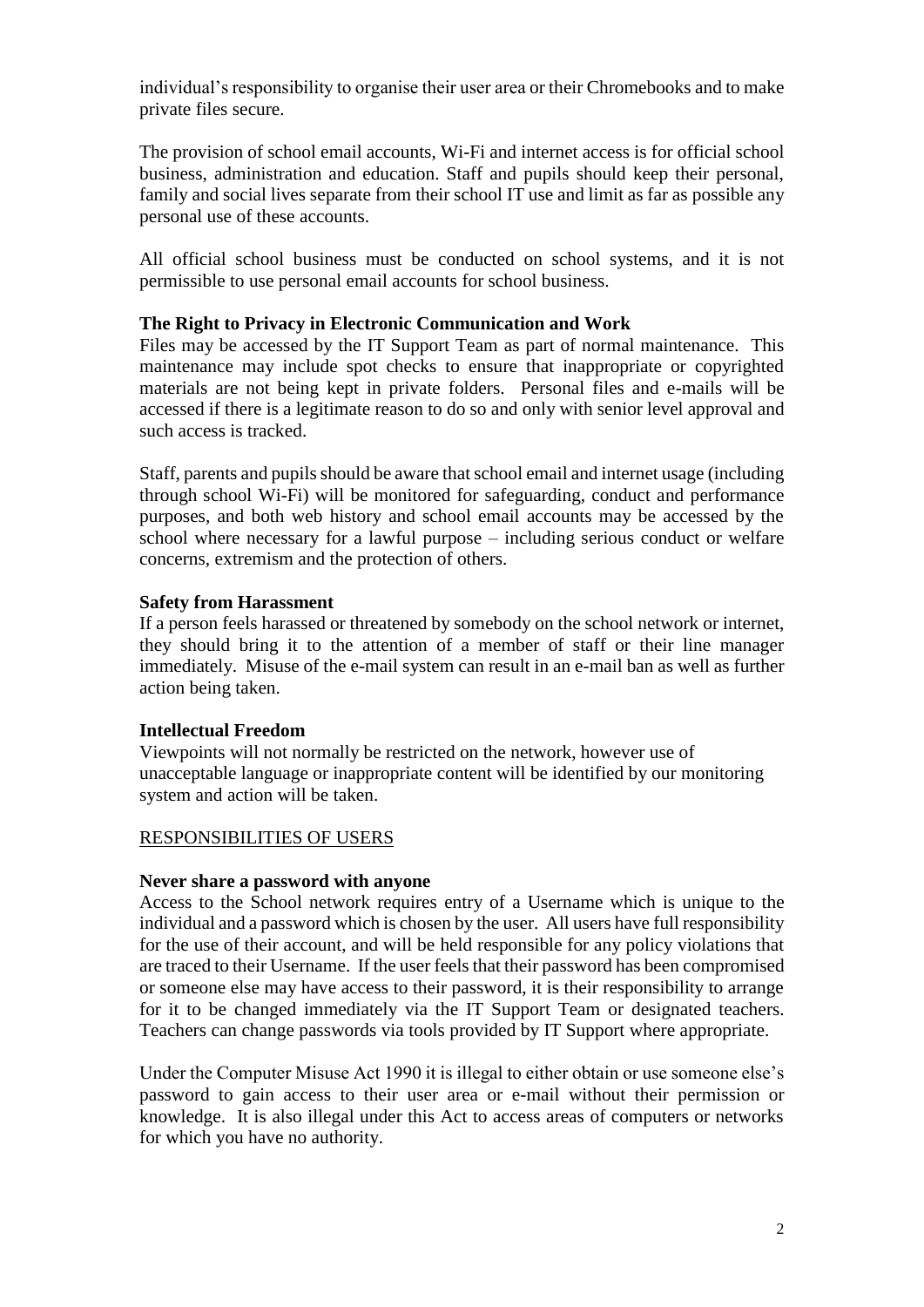### **Use of equipment**

Users should take due care when using ICT equipment to ensure that no damage is caused. Whilst it is recognised that some wear and tear to the equipment will occur, wilful damage to Chromebooks or any school equipment, for example through moving or disconnecting mice or keyboards, will involve sanctions such as reimbursement. If equipment is damaged or lost this should be reported to the IT Support Team without delay.

### **Use of the Network**

Users should not knowingly interfere with the performance of the network in any form without consulting the IT Support Team. Circumventing the School network by use of proxy sites or unsecured local networks is prohibited. Uploading of third party data or software onto the School network is not allowed unless previously agreed with the IT Manager. This is to ensure that no viruses are brought into the School system and the network and systems can be fully supported.

### **Respecting Copyright Law**

Ownership of text, music, software and other media is protected to the full extent of the law. No copying of protected work is allowed on the School network. It is the user's responsibility to comply with the Copyright Law. Accreditation should always be given for use of any third party content.

In a period of remote learning, it may be necessary for teachers to share copyrighted material with pupils online that they would legally be able to use in the classroom. Under these circumstances teachers are able to share media online provided that the conditions below are met.

Wording to accompany any copyrighted media:

This media has been used under the exemption of Teaching in the Copyright, Designs and Patents Act 1988. The further distribution of this media is prohibited.

Conditions to publishing copyrighted media

- It must be used only when it is necessary and appropriate to be used within a lesson.
- Media must be uploaded to the secure distance learning network if possible.
- It must only appear in an area which is accessible to staff, pupils and parents (not publicly).
- Ensure that media is attributed correctly.
- If using audio, you must not use images of the artist or cover work from albums.
- If using audio, please use a maximum of 30 seconds.
- Only host this media digitally for as long as is required.

### **Behaviour on the Network/Internet Access**

Under no circumstances should users access inappropriate images nor should any material which is likely to be unsuitable for use within the School be viewed, uploaded or downloaded. Using the internet to download, send, print, display or gain access to materials that are unlawful, obscene or abusive is not permitted. The use of social messaging and chat rooms is prohibited except for valid educational use.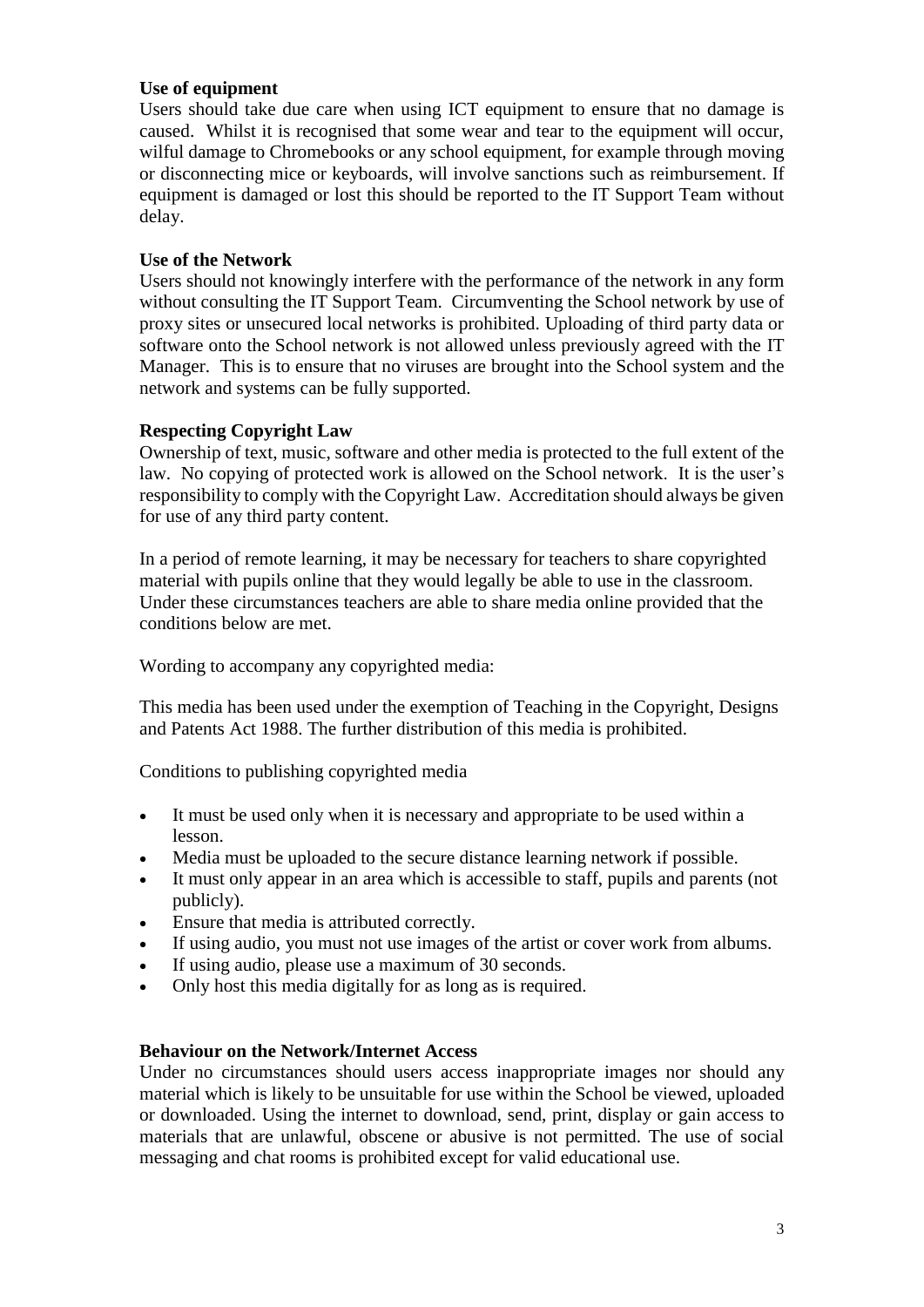# **Printing**

Print facilities are provided throughout the School for School related work. Documents should be printed in black and white unless printing in colour is essential. These facilities should not be used for printing for private use.

# **Retention of digital data**

Staff and pupils must be aware that all emails sent or received on School systems will be routinely deleted after 2 years and email accounts will be closed and the contents deleted within 1 year of that person leaving the School. Important information that is necessary to be kept should be held on the relevant personnel or pupil file, not kept in personal folders, archives or inboxes. Hence it is the responsibility of each account user to ensure that important information is retained in the right place or, where applicable, provided to the right colleague. That way no important information should ever be lost as a result of the School's email deletion protocol.

If you consider that reasons exist for the protocol not to apply, or need assistance in how to retain and appropriately archive data, please contact the IT Manager.

### **Children's use of mobile devices**

Children are not allowed to use personal mobile devices during the day.

### In the boarding house

Internet disabled mobile devices are allowed for children in Years 7 and 8 but these must remain in the dormitories at all times. If discovered outside of the boarding house the devices will be confiscated. Photography and video with mobile devices is strictly forbidden.

# On School trips

Mobile devices are not allowed on School trips (eg. match journey/ theatre trip). Only in exceptional circumstances will permission be given by staff.

### **Breach reporting**

The law requires the School to notify personal data breaches, if they are likely to cause harm, to the authorities and, in some cases, to those affected. A personal data breach is a breach of security leading to the accidental or unlawful destruction, loss, alteration, unauthorised disclosure of, or access to, personal data.

This will include almost any loss of, or compromise to, personal data held by the School regardless of whether the personal data falls into a third party's hands. This would include:

- loss of a device, USB stick or a physical file containing personal data;
- any external hacking of the School's systems, eg through the use of malware;
- application of the wrong privacy settings to online systems:
- misdirected post, fax, email, Direct or Instant Message ;
- failing to bcc recipients of a mass email; and
- unsecure disposal.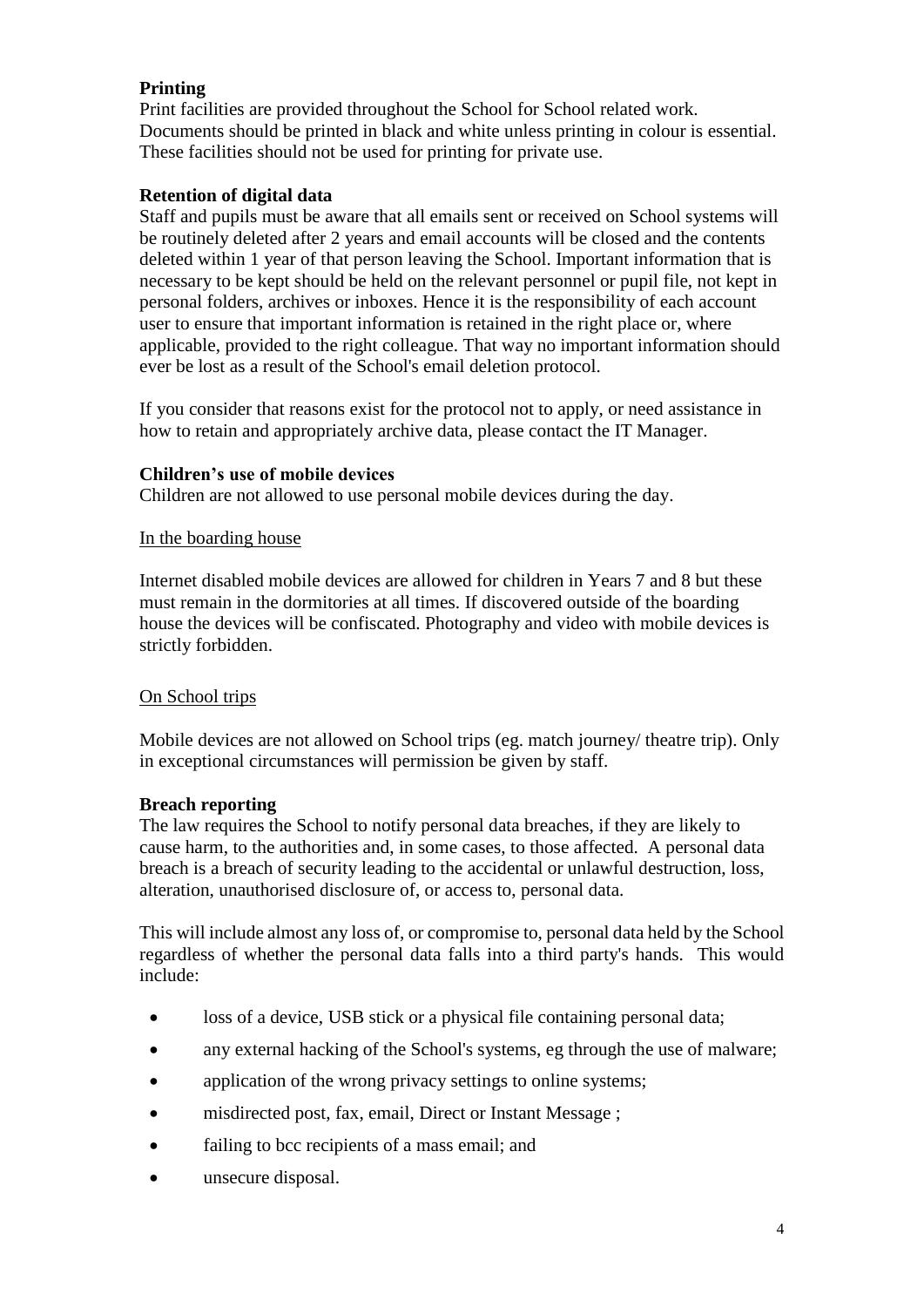The School must generally report personal data breaches to the ICO without undue delay (ie within 72 hours), and certainly if it presents a risk to individuals. In addition, controllers must notify individuals affected if that risk is high. In any event, the School must keep a record of any personal data breaches, regardless of whether we need to notify the ICO.

If either staff or pupils become aware of a suspected breach, please notify the Finance Director as Privacy Officer.

# USE OF SOCIAL MEDIA SITES

Pupils are not allowed to access social networking sites whilst at School.

### USE OF PERSONAL SOCIAL MEDIA SITES BY EMPLOYEES

It is important that staff protect their professional reputation and that of the School, by ensuring that any use of personal social networking sites is in an appropriate manner, at all times.

Staff will be advised as follows:

- that their privacy settings on all personal social media accounts must be set to the highest possible level.
- that they do not conduct or portray themselves, or allow friends to portray them, in a manner which may:
	- o bring the School into disrepute
	- o lead to parental complaints
	- o be considered derogatory towards the School and/or its employees
	- o be considered derogatory towards pupils, parents or governors
	- o bring into question their appropriateness to work with children
- that they should not form online friendships or enter into communication with parents via social media sites as this could lead to professional relationships being compromised.
- that they do not form online friendships or enter into any online communication outside of School provided systems with pupils as this could lead to professional relationships being compromised, and/or safeguarding allegations being raised.
- that any communication received from pupils or 'friend requests' on any personal social media sites must be reported to the School's Designated Safeguarding Lead responsible for child protection.
- that they should not make any posts or comments that refer to specific. individual matters related to the School and members of its community on any social media accounts.
- that if their use of social media/networking sites contravenes this policy, they may be subject to disciplinary action.

Inappropriate use of social media by staff should be referred to the Headmaster in the first instance.

# USE OF SCHOOL SOCIAL MEDIA SITES BY STAFF

All social media sites used by the School must be approved by the Headmaster in advance.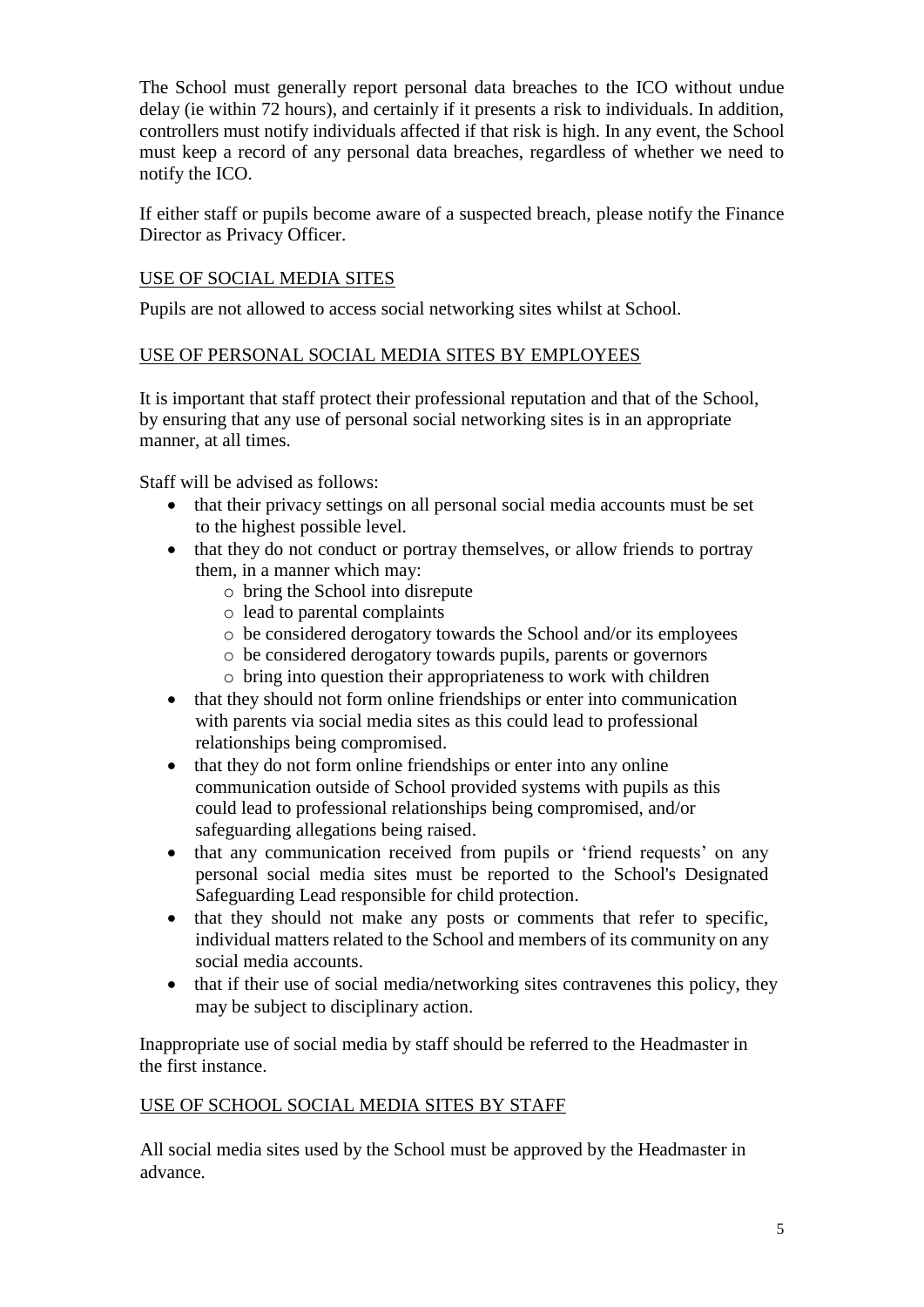Individual names of children may not be used. Photos of children who are on the Photographic/Recordings exclusion list may not be used.

Staff must make sure that they do not post anything on a social media site used by the School that may:

- bring the School into disrepute
- lead to parental complaints
- be considered derogatory towards the School and/or its employees
- be considered derogatory towards pupils, parents or governors
- bring into question their appropriateness to work with children

Inappropriate use of School social media sites by staff should be referred to the Headmaster in the first instance and may lead to disciplinary action being taken.

### COMMENTS POSTED BY PARENTS/CARERS ON SOCIAL MEDIA SITES

Parents/carers will be made aware of their responsibilities regarding their use of social media via this policy (in particular when their child joins the School), the School website, letters and School newsletters:

- Parents should not form online friendships or enter into any online communication with pupils (other than their own children)
- Parents are requested and expected not to post images (photos and videos) of pupils other than their own children on any social media sites, unless they have the express permission of the parents of all other children pictured
- Parents are asked to raise queries, concerns or complaints about the School directly with the School, rather than posting any such comments on social media sites
- Parents should not post malicious, harmful or fictitious comments on social media sites about the School and any member of staff or the wider School community

# DEALING WITH INCIDENTS OF ONLINE (CYBER) BULLYING

All cases of online bullying will be dealt with in accordance with the School's e-Safety and Cyberbullying policy.

The School can take action with reference to any incident that takes place outside school hours if it:

- Could have repercussions for the orderly running of the School;
- Poses a threat to a pupil or member of the School community; and
- Could adversely affect the reputation of the School, or its employees or governors.

# COMMUNICATING THE SCHOOL'S ACCEPTABLE USE POLICY & CODE OF CONDUCT FOR ICT AND SOCIAL MEDIA

# **Informing Pupils**

Pupils are informed that their Internet use is monitored and are given instructions and guidance on the safe and responsible use of the Internet.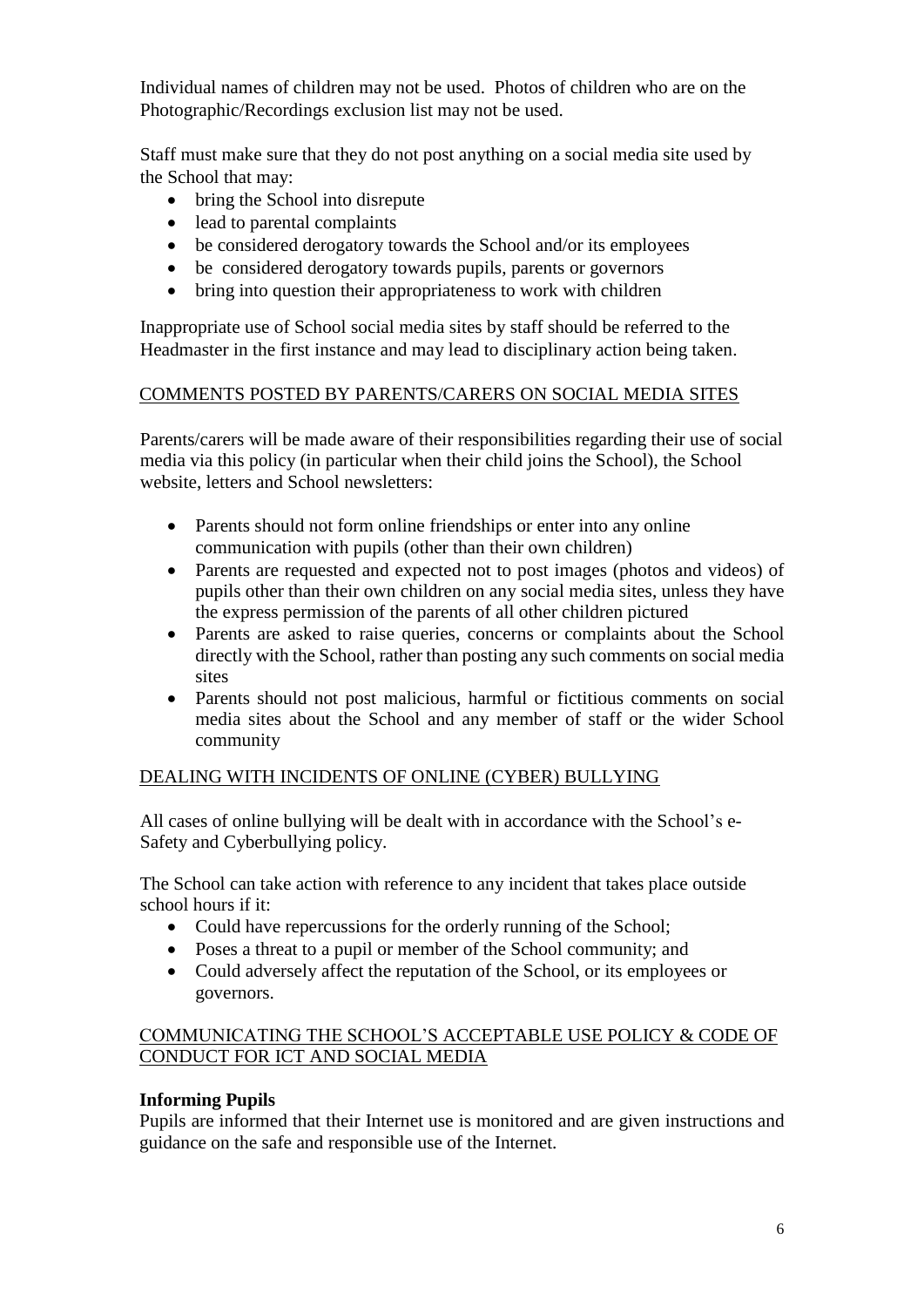### **Informing Staff**

On induction, new staff meet with the IT Manager and the School's AUP Policy is explained, received and read. A hard copy is available in the policies folder in the School Office. A digital copy is included within the Staff Resources directory on the network. Staff are regularly reminded of the existence of the policy by the IT Support team and in staff meetings. Internet use is monitored and can be traced to an individual user.

### **Informing Parents/carers**

Parents/carers will be made aware of their responsibilities regarding their use of social media via this policy (in particular when their child joins the school), the School website, letters and School newsletters.

### **SECURITY**

The School network is protected by anti-virus software and a firewall. The anti-virus software updates daily. School data is backed up daily. Internet content is monitored by Smoothwall Guardian web filtering software. Network access can be blocked as a sanction.

### CODE OF CONDUCT FOR ICT

The Staff Code of Conduct for ICT and Social Media is included as Appendix 1 to this Policy

The Pupil Code of Conduct for ICT and Social Media is included as Appendix 2 to this Policy

The Parent/Carer Code of Conduct for ICT and Social Media is included as Appendix 3 to this Policy

This policy can be made available in large print or other accessible format if required.

| <b>Authorised by</b>                |                                                                 |
|-------------------------------------|-----------------------------------------------------------------|
|                                     | C Kay                                                           |
|                                     | <b>Chair of Governance &amp; Compliance</b><br><b>Committee</b> |
| Date 23rd November 2021             |                                                                 |
| <b>Approved by</b>                  |                                                                 |
|                                     | M Pyper                                                         |
|                                     | <b>Chair of Governors</b>                                       |
| <b>Date</b> $23^{rd}$ November 2021 |                                                                 |
|                                     |                                                                 |
| <b>Last Reviewed</b>                | November 2020                                                   |
| <b>Next Review</b>                  | November 2022                                                   |
|                                     |                                                                 |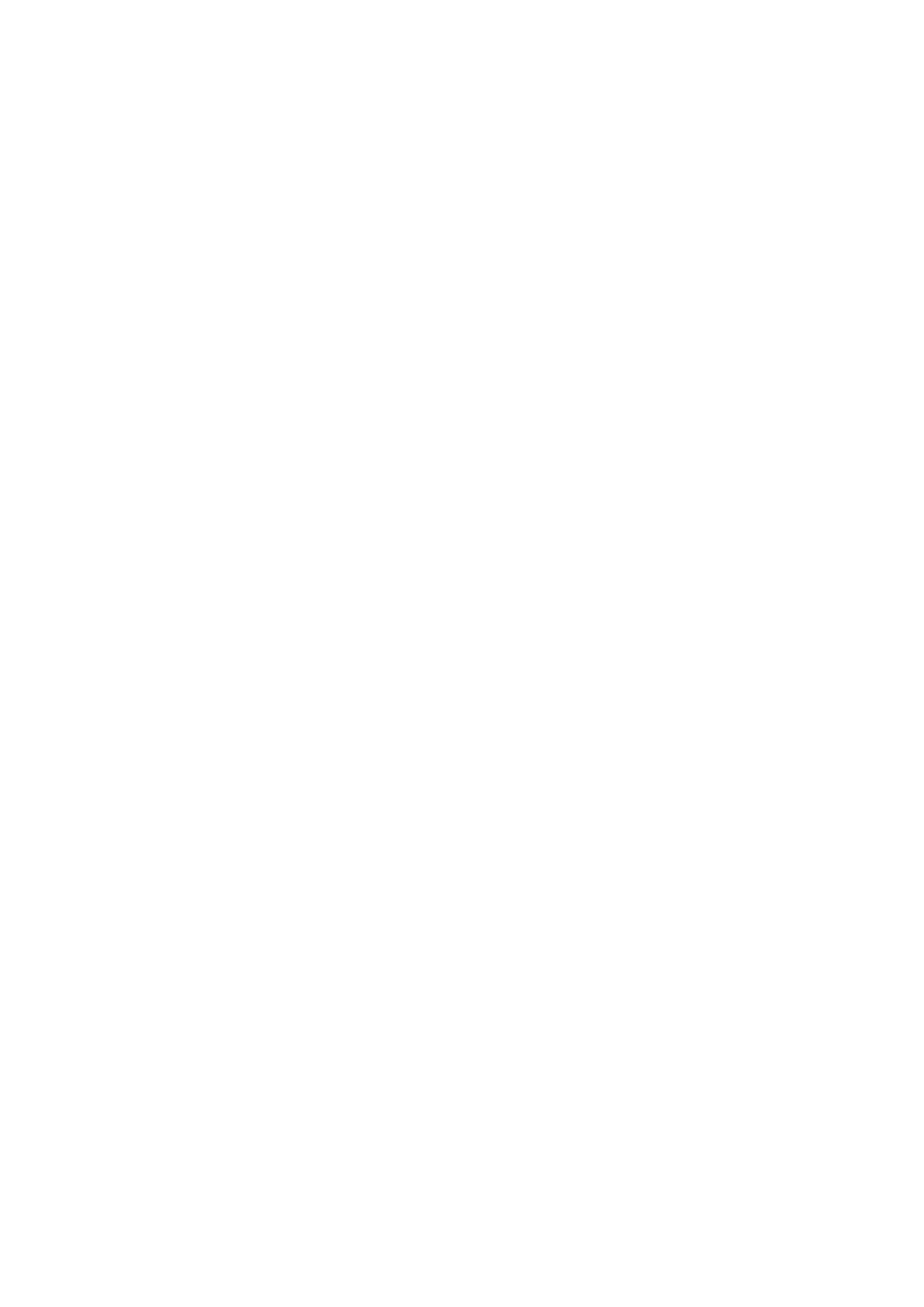# APPENDIX 1

### STAFF CODE OF CONDUCT FOR ICT AND SOCIAL MEDIA

### **This document aims to ensure that all members of staff accept and meet their professional responsibilities when using information systems and when communicating with pupils.**

 All teaching staff are issued with a laptop computer and these remain the property of the School and must be returned when staff leave employment at the School.

 ICT includes a wide range of systems, including mobile phones, tablet computers, digital cameras, email, and social networking sites. ICT use may also include use of personal ICT devices when used for School business.

 School information management systems (iSAMS or WCBS PASS) may not be used for private purposes without specific permission from the Headmaster.

 Access to iSAMS via the School network is available to all staff. Staff must ensure this management data is not accessed in a public place. If the computer is left unattended, users must log off or lock the computer.

 The use of School information systems, internet and email may be monitored and recorded to ensure compliance with this Code of Conduct.

• Staff must recognise the need for security of School systems and not disclose any password or security information to anyone other than an authorised system manager.

• The user of a laptop is responsible for all personal files stored on the computer. It is strongly recommended that these files are backed up regularly.

 Personal data, ie of pupils, parents or staff, must at all times be stored securely and used appropriately, whether in School, taken off the School premises or accessed remotely.

• Copyright and intellectual property rights should be respected.

 Any incidents of concern regarding children's safety should be reported to the Designated Safeguarding Lead or Headmaster.

 Electronic communications with pupils must be compatible with the member of staff's professional role. Staff should not store pupils' mobile phone numbers on their personal phones, neither should pupils have access to staff's personal phone numbers.

 Staff should use School cameras when taking photographs for School purposes. Images may not be stored on private computers. While it is the School's clear policy, in order to safeguard both children and staff, not to use personal devices to photograph children, staff are occasionally permitted to use their personal devices if the following guidelines are adhered to.

### **Staff should only use a personal device if a school device is not available.**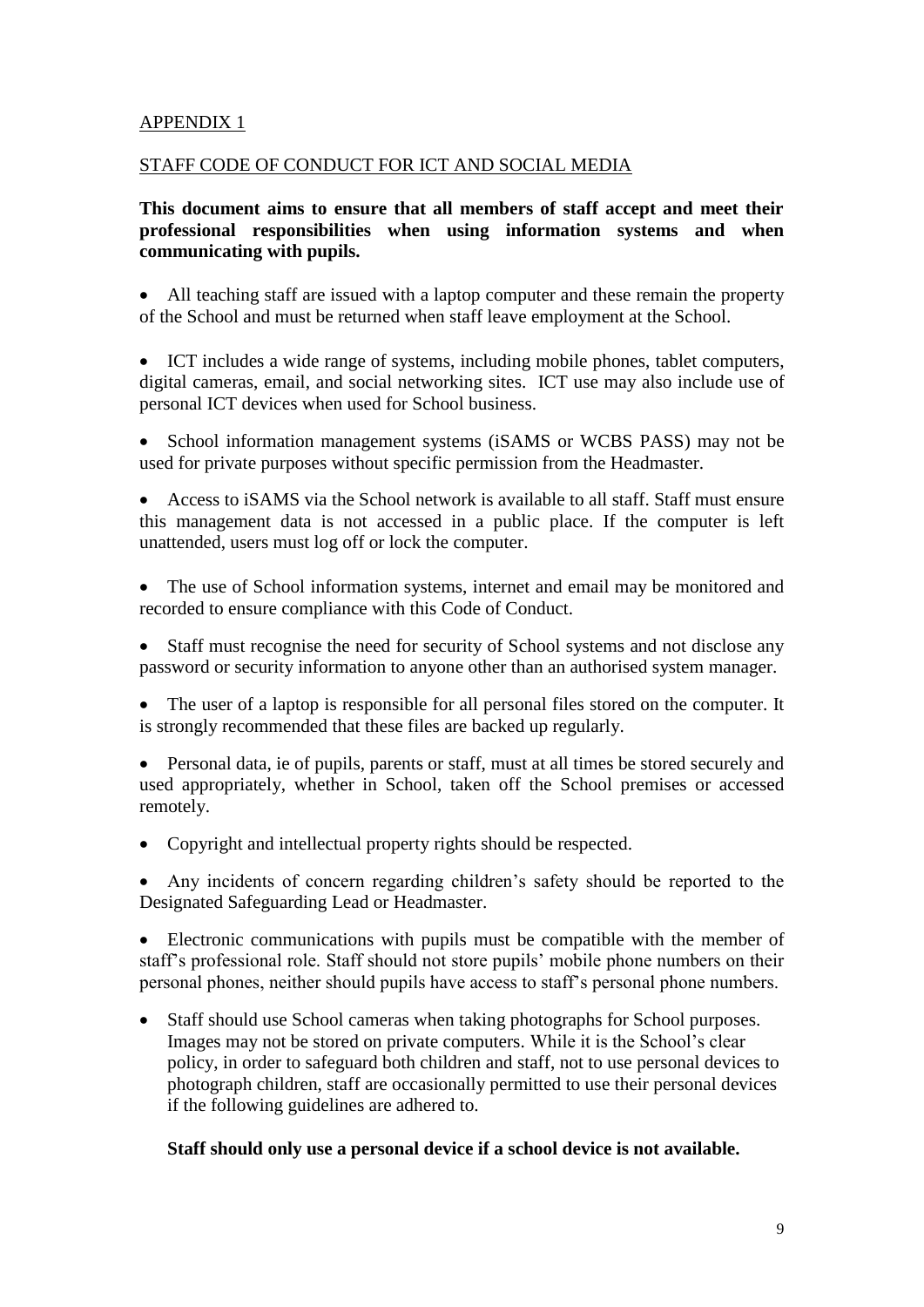Guidelines/declaration:

- I am aware of children who should not have their photograph taken (a list of photography permissions is held by the Front Office).
- I will never use a personal device to take photographs of children in the Preprep.
- I will ensure children are appropriately dressed in any photographs taken.
- I will not take photographs of any children who are not Beaudesert Park School pupils.
- I will transfer any photographs to a school device and **delete** them from my personal device, including from deleted folders, automatic back-ups and cloud storage systems, within 24 hours.

 E-safety for pupils in your care should be promoted at all times and will help them to develop a responsible attitude to system use, communications and publishing.

 Staff are expected to store School ICT equipment securely and to take reasonable care against damage when it is used or transported.

 Staff are expected to take responsibility for computer rooms and equipment when accessing them with pupils. Pupils are not allowed to access computer rooms without staff supervision.

 Limited use of e-mail and Internet facilities for personal purposes is permitted. The School acknowledges that personal use may occur from time to time. Any such use must be in accordance with this Policy and must not disrupt staff duties. Abuse or excessive use of the e-mail and/or Internet will be dealt with through the disciplinary procedure.

 Staff must set their privacy settings on all personal social media accounts to the highest possible level, and seek assistance from the IT Department if they need help with this.

• Staff must not conduct or portray themselves, or allow friends to portray them, in a manner which may:

- o bring the School into disrepute
- o lead to parental complaints
- o be considered derogatory towards the School and/or its employees
- o be considered derogatory towards pupils, parents or governors
- o bring into question their appropriateness to work with children

 Staff must not form online friendships or enter into communication with parents via social media sites.

 Staff must not form online friendships or enter into any online communication outside of School provided systems with pupils.

 Staff must report any communication received from pupils or 'friend requests' on any personal social media sites to the School's Designated Safeguarding Lead responsible for child protection.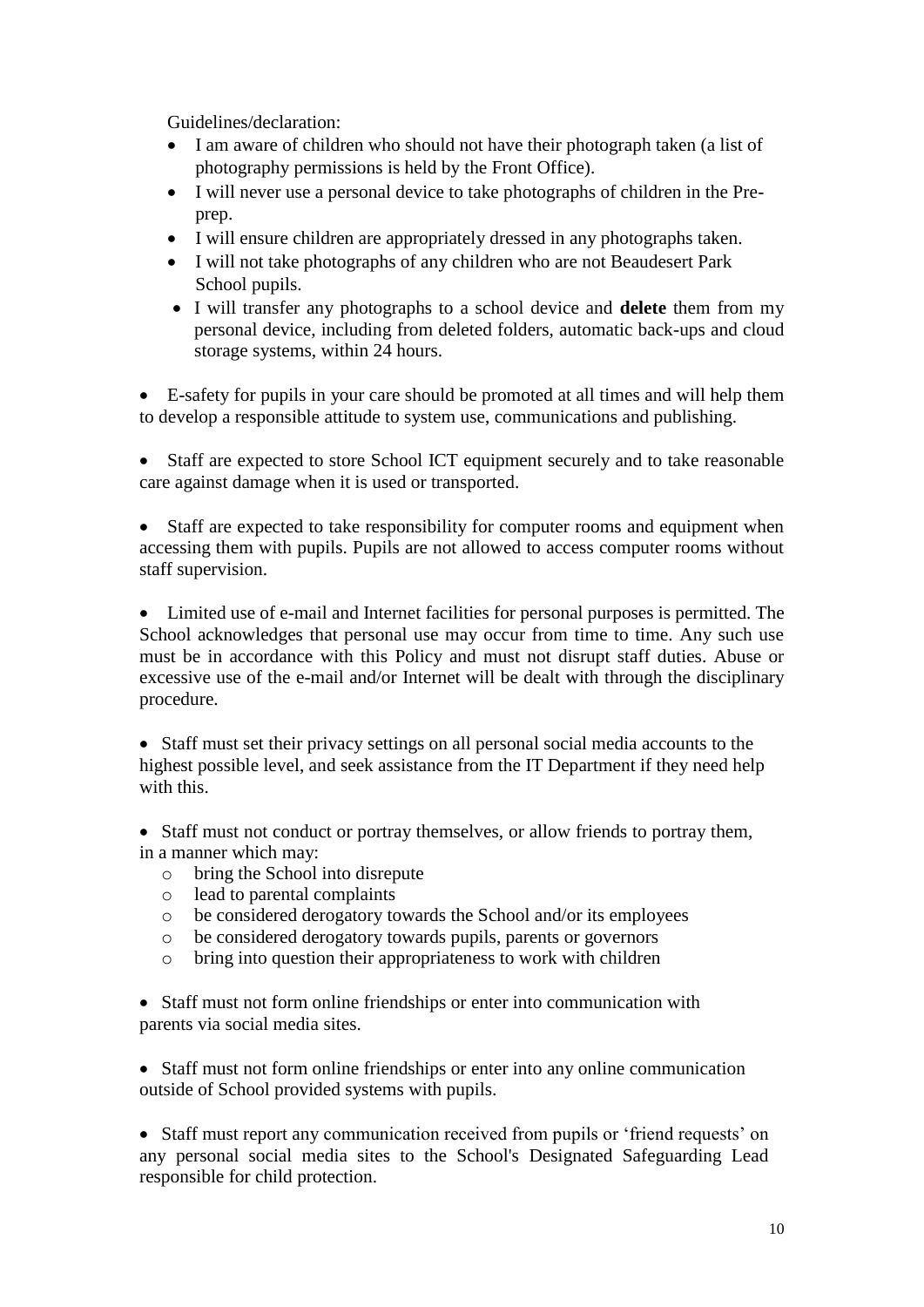• Staff must not make any posts or comments that refer to specific, individual matters related to the School and members of its community on any social media accounts.

*The School may exercise its right to monitor the use of the School's information systems and Internet access, to intercept e-mail and to delete inappropriate materials where it believes unauthorised use of the School's information system may be taking place, or the system may be being used for criminal purposes or for storing unauthorised or unlawful text, imagery or sound.* 

*This code of conduct is designed to protect staff and pupils in line with current safeguarding guidance*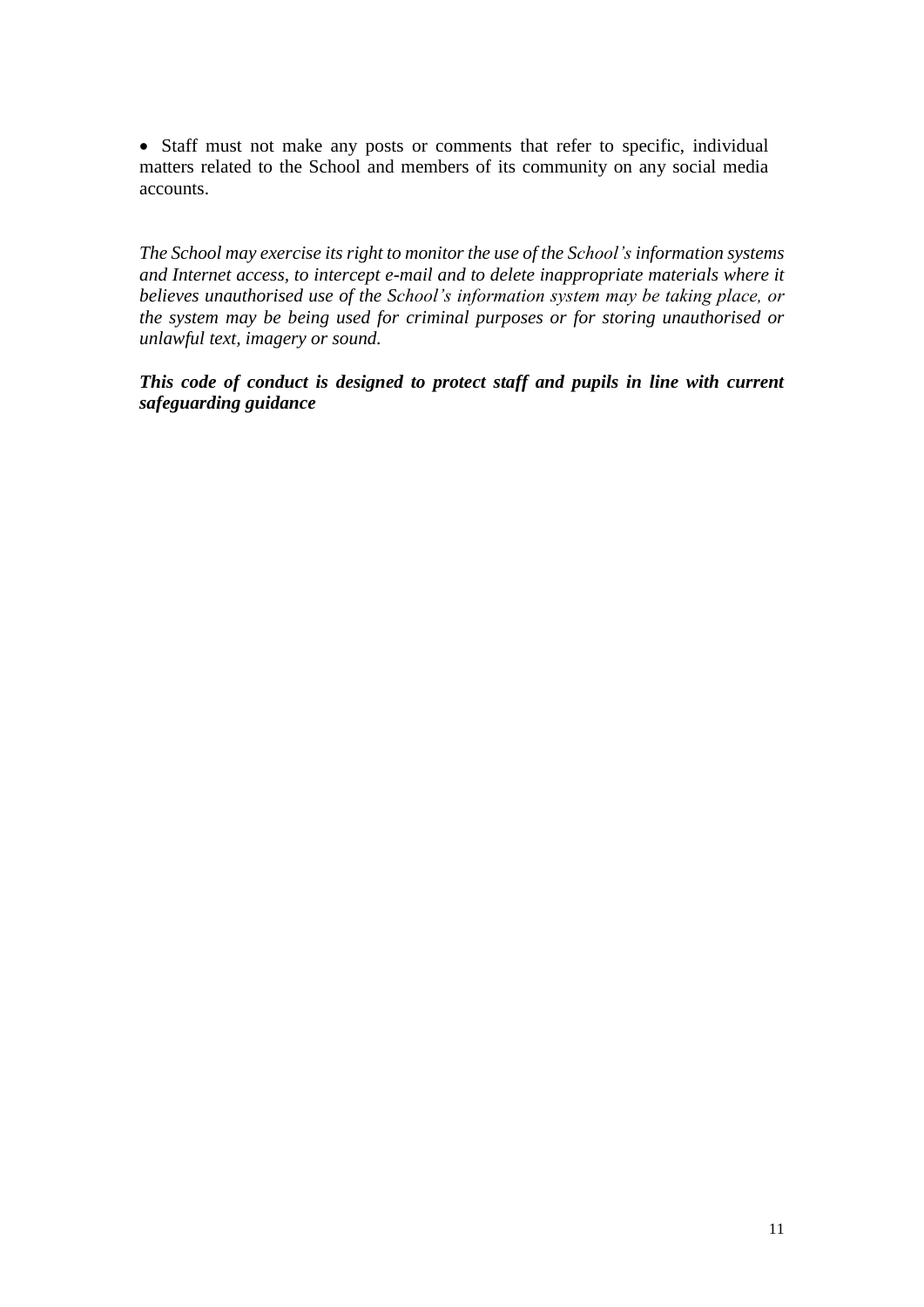# APPENDIX 2

# PUPIL CODE OF CONDUCT FOR ICT AND SOCIAL MEDIA

- **All use of school devices and services must only be in support of learning**.
- **Never share a password with anyone** not even your best friend. If you suspect that someone knows it, see your IT teacher or the IT Support Team as soon as possible.
- **Never allow anyone access to your user area** send files by e-mail to a friend or home as an attachment.
- **Always log off before leaving a computer** –never leave yourself logged in to an unattended computer**.**
- **Keep safe -** Never give a stranger any information about yourself or details of where you live. If you receive any communication you are unsure of ask a member of staff.
- **Use appropriate language** the e-mail system is monitored.
- **Don't suffer cyber bullying** report to a teacher and forward any e-mail or other material (text, tweet or facebook post for example) that offends you.
- **•** Do not be responsible for cyber bullying be careful not to post anything online that might cause upset to others or be interpreted as bullying
- **Do not attempt to download or install software** use only the software provided.
- **Avoid the spreading of computer viruses.**
- **Always give credit for information or pictures obtained from the internet**  observe copyright law.
- **Do not eat or drink close to any computer equipment or peripherals.**
- **Unauthorised use of social networking sites is prohibited whilst at School.**
- **All internet access and activity is monitored by the School.**
- **Ensure personal devices including Chromebooks are named and all relevant checks with IT support staff are made.**